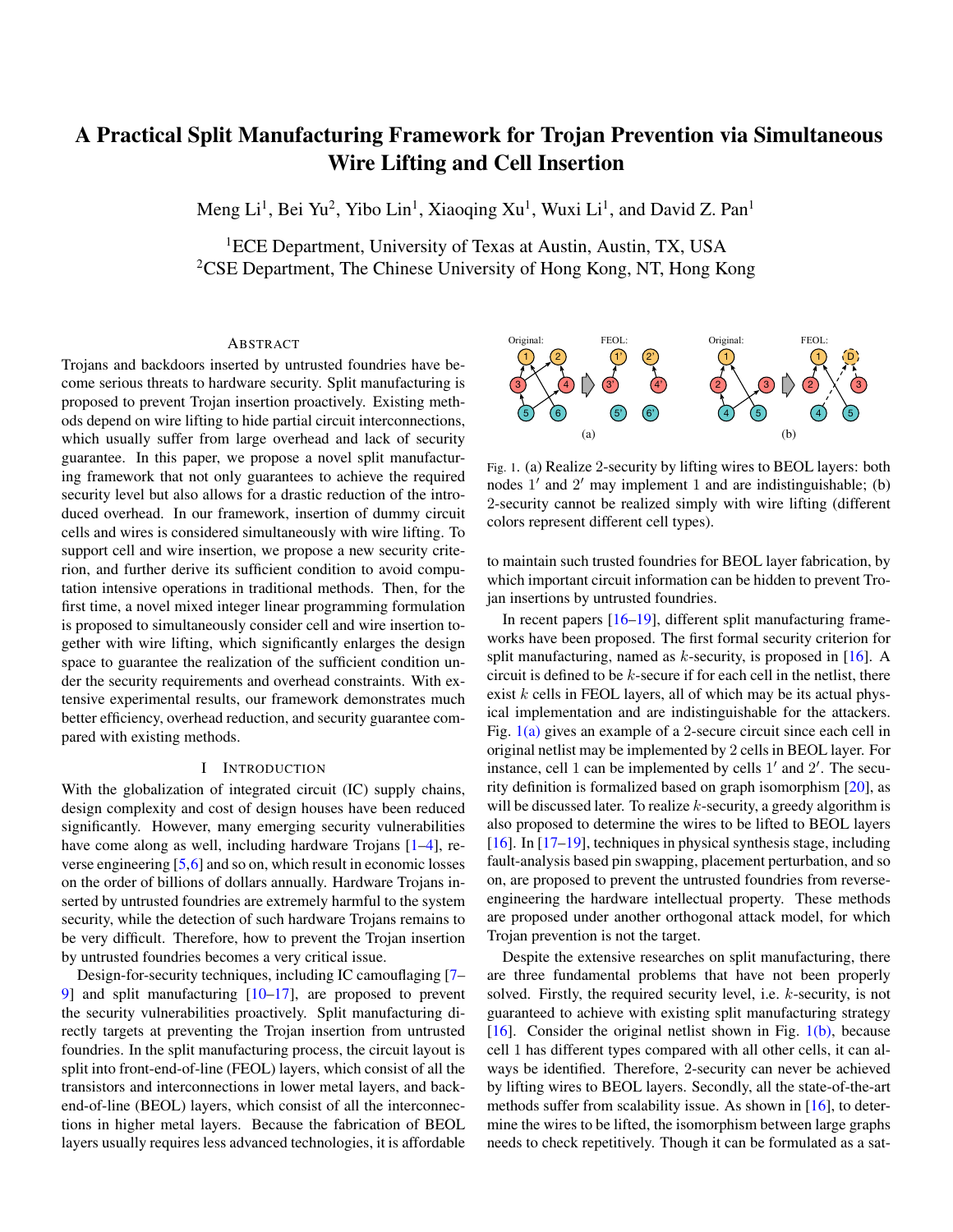isfiability (SAT) problem, the computation cost makes the method intractable quickly even for small circuits. Thirdly, existing methods also suffer from large overhead. According to [\[16\]](#page-5-8), more than  $2\times$  wirelength overhead is introduced just to realize 2-security for a small benchmark circuit. To make split manufacturing practical, the above problems on security guarantee, efficiency and performance overhead must be solved.

In this paper, we propose a novel split manufacturing framework to address the security and practicality issues of existing methods. We observe that inserting dummy cells and wires in FEOL layers can enhance security and reduce overhead effectively. For example, consider the netlist in Fig. [1\(b\),](#page-0-1) by inserting dummy cell D and wires  $(4, D), (3, D),$  2-security can be realized. However, insertion of dummy nodes and wires can lead to situations when FEOL layers contain cells and wires that do not exist in original netlist, which cannot be modeled with existing framework [\[16\]](#page-5-8). We propose a new security criterion that is fully compatible with node and wire insertion and further derive its sufficient condition to enable an efficient realization. Our security criterion can also balance the trade-off between security and overhead by allowing the flexibility of protecting arbitrary subset of circuit nodes. A framework is further proposed to realize the security criterion while minimizing the introduced overhead. Our framework consists of a novel mixed integer linear programming (MILP) based formulation to enable simultaneous wire lifting and cell insertion, and a layout refinement technique to guarantee security in physical synthesis stage. We summarize our contributions as follows:

- A new security criterion that is fully compatible with cell and wire insertion is proposed.
- A sufficient condition to guarantee security is derived to enable more efficient split manufacturing process.
- For the first time, an MILP-based framework is proposed to simultaneously consider dummy cell and wire insertion with wire lifting.
- The proposed flow is evaluated with extensive experimental results and demonstrates good efficiency and practicality.

The rest of the paper is organized as follows. Section  $\Pi$  defines the split manufacturing problem and our new security criterion. Section [III](#page-2-0) proposes a sufficient condition to achieve the proposed criterion. Section [IV](#page-3-0) describes our split manufacturing framework. Section [V](#page-4-0) demonstrates the performance of the framework, followed by conclusion in Section [VI.](#page-5-11)

#### II PROBLEM FORMULATION

### <span id="page-1-0"></span>A Attack Model of Untrusted Foundries

In this paper, we consider attackers from untrusted foundries that target at inserting malicious hardware Trojans into the design. We assume the following attack model as described in  $[16]$ : 1) the attacker has the gate-level netlist of the design; 2) the attacker has full knowledge of the FEOL layers, including the cells and wires in lower metal layers as well as their physical information; 3) the attacker knows the algorithms for FEOL generation but does not know the specific mapping between the cells in FEOL and original netlist.

The assumption on the knowledge of the gate-level netlist is pretty strong but indeed possible. The main reason is that the attackers who intend for such Trojan insertion can potentially be resourceful enough to have malicious observers in the design stage [\[16\]](#page-5-8). Meanwhile, the profit of a successful Trojan insertion can also be pretty large, especially for military applications [\[21\]](#page-5-12), Given the gate-level netlist, the attackers can determine the target nodes in the design and try to identify its physical implementation in FEOL layers for Trojan insertion. To protect the circuit nodes from being identified by the attackers, in the following sections, we will propose our split manufacturing framework.

## B Split Manufacturing Security Analysis

A circuit can be regarded as a graph  $G = \langle V, E, \ell, \omega \rangle$ . V is the set of vertices, with each vertex corresponding to one circuit node.  $E$  is the set of directed edges corresponding to the wires in the circuit. Label function  $\ell : V \to [t]$  maps each vertex to a cell type, where  $[t] = \{1, \ldots, t\}$  denotes the set of all possible cell types in the circuit.  $\omega : V \to \{0, 1\}$  assigns a binary weight to each vertex with  $\omega(v) = 1$  indicating that the vertex v is selected for protection.  $\omega$  is defined to make the framework flexible to balance the trade-off between security and introduced overhead.

The original netlist and the FEOL layers can be represented as two graphs, denoted as  $G$  and  $H$ . For the original circuit,  $V_G, E_G$  and,  $\ell_G$  are straightforward to define.  $\omega_G$  is determined by the designer considering the circuit functionality, overhead constraints and so on. To determine these parameters for H, we need to consider its generation process. To generate  $H$ , for each  $v \in V_G$ , we add v' to  $V_H$  such that  $\ell_H(v') = \ell_G(v)$  and  $\omega_H(v') = \omega_G(v)$ . We denote  $v' = \phi(v)$  as the corresponding node for  $v$ , which represents the actual cell in FEOL that implements v in the netlist. Meanwhile, for each  $(v, u) \in E_G$ , we add  $(\phi(v), \phi(u))$  to  $E_H$ . Then, we consider the three operation for the generation of H: 1) wire lifting: if  $(u', v') \in E_H$  is lifted to BEOL, then,  $E_H = E_H \setminus \{(u', v')\}$  with  $V_H$ ,  $\ell_H$  and  $\omega_H$  unchanged; 2) **dummy node insertion**: if  $u'$  with  $\ell_{u'}$  is inserted, then,  $V_H = V_H \cup \{u'\}$  with  $\ell_H(u') = \ell_{u'}$ ,  $\omega_H(u') = 0$  and  $E_H$ is unchanged; 3) **dummy wire insertion**: if  $(u', v')$  is inserted, then,  $E_H = E_H \cup \{(u', v')\}$  with  $V_H$ ,  $\ell_H$  and  $\omega_H$  unchanged. We only allow inserting wires pointing to the dummy nodes to guarantee the circuit functionality is not changed. Based on the description of the allowed operations,  $V_H$ ,  $E_H$ ,  $\ell_H$  and  $\omega_H$  can be acquired accordingly.

Take an example of  $G$  and  $H$  in Fig. [2.](#page-2-1) In  $G$ , we have 1 and 2 with the same functionality, i.e.  $\ell_G(1) = \ell_G(2)$ . Assume that we select node 1 and 5 for protection, then,  $\omega_G(1) = \omega_G(5) = 1$ . To generate  $H$ , we first add all the correspond nodes to  $H$  for each node in G, i.e.  $1', 2', 3', 4', 5'$ . Then, we add node 6' and wire  $(4', 6')$  to H and lift wire  $(2', 5')$ . Therefore, we have  $\omega_H(1') =$  $\omega_H(5') = 1$  and the other nodes have zero weight.

To insert a Trojan, the attacker will first select  $v \in V_G$  based on the analysis of the design and then, try to locate its corresponding node  $\phi(v)$  in H. To formalize the process of locating  $\phi(v)$ , state-of-the-art method [\[16\]](#page-5-8) leverages the concept of graph isomorphism. Two graphs  $G_1$  and  $G_2$  are isomorphic if there exists a bijective mapping  $f : V_1 \to V_2$  such that  $(u, v) \in E_1$  if and only if  $(f(u), f(v)) \in E_2$  and  $\ell_1(u) = \ell_2(f(u)), \ell_1(v) = \ell_2(f(v)).$ Because only wire lifting is considered in existing methods, we can also find a subgraph of  $G$  that is isomorphic to  $H$ . However, *when the insertion of dummy wires and cells are considered, the*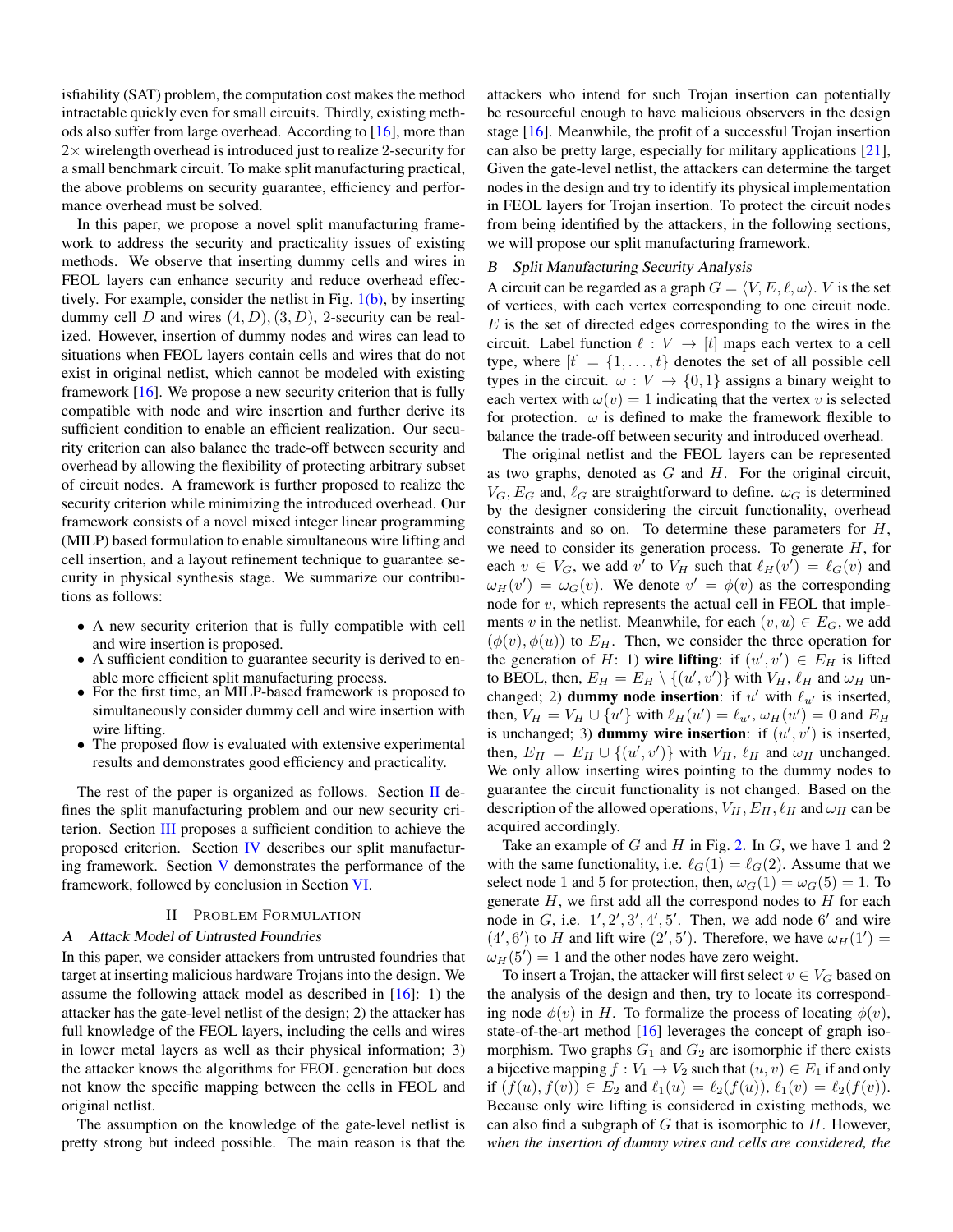<span id="page-2-2"></span><span id="page-2-1"></span>

<span id="page-2-3"></span>Fig. 2. Example of (a) Original graph  $G(i_1)$  and  $i_2$  are input pins while  $o_1$  and  $o_2$  are output pins), (b) FEOL graph H, (c) Spanning subgraph  $G_s$  of (a), and induced subgraph  $H_s$  of  $H$ .

*original isomorphic relation is not satisfied*. This is because H contains nodes and edges that do not present in G. We observe the following relations for  $G$  and  $H$  that always hold:

• 
$$
\forall v \in V_G
$$
,  $\exists v' \in V_H$  s.t.  $v' = \phi(v)$ .

•  $\forall v', u' \in V_H$ , if  $\exists u \in V_G$  s.t.  $u' = \phi(u)$ , then,  $\forall (v', u') \in$  $E_H$ ,  $\exists v \in V_G$  s.t.  $v' = \phi(v)$  and  $(v, u) \in E_G$ .

The second relation holds because we cannot add dummy edges pointing to the corresponding node of  $u \in V_G$ . For example, in Fig. [2,](#page-2-1) suppose  $5' = \phi(5)$ , since we are not allowed to add any dummy edges pointing to 5', we must have  $3' = \phi(3)$  and  $(3, 5) \in$  $E_G$ . To formalize the relations described above, we leverage the concept of spanning subgraph [\[22\]](#page-5-13) and induced subgraph [\[22\]](#page-5-13).

**Definition 1** (Spanning Subgraph). A subgraph  $G_s$  of G is re*ferred to as a spanning subgraph if*  $V_{G_s} = V_G$ .

Definition 2 (Induced Subgraph). A subgraph  $G_s$  of G is referred *to as an induced subgraph if*  $\forall (u, v) \in E_G$  *with*  $u, v \in V_G$ *,*  $(u, v) \in E_{G_s}$  *if and only if*  $u, v \in V_{G_s}$ *.* 

For example in Fig.  $2(a)$ ,  $G_s$  is a spanning subgraph of G in Fig. [2\(a\)](#page-2-2) since  $V_{G_s} = V_G$ . H<sub>s</sub> in Fig. [2\(b\)](#page-2-3) is an induced subgraph of H in Fig.  $2(b)$  since for any pair of nodes in  $H_s$ , if there exists an edge between them in  $H$ , the edge also exists in  $H_s$ . For example, node 1' and 3' exist in  $H_s$ . Because  $(1', 3') \in E_H$ , for  $H_s$  to be an induced subgraph, we must have  $(1', 3') \in E_{H_s}$ . Consider the spanning subgraph of  $G$  and the induced subgraph of  $H$ , we define the relation of spanning subgraph isomorphism as below.

Definition 3 (Spanning Subgraph Isomorphism). *Given two gr*aphs  $G_1$  and  $G_2$ , we say that  $G_1$  is spanning subgraph isomor*phic to*  $G_2$  *if there exists a spanning subgraph of*  $G_1$  *that is isomorphic to an induced subgraph of*  $G_2$ .

Spanning subgraph isomorphism defines the criterion for the attackers to identify the corresponding node  $\phi(v)$  in FEOL for a target node v in the netlist. In Fig. [2\(a\),](#page-2-2) since  $G_s$  and  $H_s$ are isomorphic,  $G$  is spanning subgraph isomorphic to  $H$  with  $1, 2, 3, 4, 5$  being matched to  $2', 1', 4', 3', 6'$ , respectively. Due to the proposed isomorphic relation,  $2'$  is possible to implement node 1 in the final layout for the attacker. We denote node  $2'$  as the candidate node for node 1.

Spanning subgraph isomorphism relation is more general compared with the graph isomorphism relation. *When only wire lifting is considered, it reduces to the graph isomorphism. It can also capture the situations when* H *and* G *have different number of vertices and when* H *contains edges that do not correspond to*

<span id="page-2-4"></span>

<span id="page-2-7"></span><span id="page-2-6"></span><span id="page-2-5"></span>Fig. 3. Probability difference for different candidate nodes.

*any edges in* G*. This enables us to consider cell and wire insertion in split manufacturing process.*

From the spanning subgraph isomorphism checkings between H and G, for  $v \in V_G$ , a set of candidate nodes can be identified in  $V_H$ , denoted as a candidate set. We observe that the nodes in the candidate set can differ from each other by their weight and their probability to be the actual corresponding node. The difference on weight is easy to understand according to the definition. The difference in probability can come from the randomness in the split manufacturing algorithm. For example in Fig.  $3(a)$  and Fig.  $3(b)$ , if the probability for wire insertion is low in the algorithm, then, 3' is more likely to be the corresponding node for 3 since to form Fig.  $3(b)$ , only one dummy node needs to be added.

The difference can also come from the rule that inserting wires to the corresponding nodes is not allowed. For example in Fig. [3\(c\),](#page-2-6)  $1', 2', 3'$  are all in the candidate set of 1. If  $3' = \phi(3)$ ,  $(1', 3')$  and  $(2', 3')$  must exist in the original graph, which indicates  $4'$  is dummy. We show an example in Fig.  $3(d)$  that  $3'$  and 4 0 are equally likely to be the corresponding node for 3.

Now we propose our security criterion for a cell as follows to capture the spanning subgraph isomorphism relation and the observations identified above.

Definition 4 (k-Secure Cell). *Given original graph* G *and FEOL graph* H, we say that  $v \in V_G$  *is k-secure with respect to* G and H *if the probability for the attacker to pick a node with non-zero weight from its candidate set is no greater than* 1/k*.*

In the definition,  $\forall v \in V_G$ , by enforcing the probability to pick a node with non-zero weight, both the difference on weight and the probability for nodes in the candidate set of  $v$  can be captured. Now we define the security criterion for split manufacturing.

**Definition 5** (k-Security). *Given G* and *H*, we say that  $\langle G, H \rangle$  is  $k$ -secure if  $\forall v \in V_G$  with  $\omega_G(v) = 1$ , v is k-secure with respect *to* G *and* H*.*

By the above security criterion, we can guarantee that for any node that the attackers may target at, the probability of a successful Trojan insertion is always no greater than  $1/k$ . In this way, by making  $k$  large enough, we can guarantee much higher expense and risk of the Trojan insertion.

#### III k-SECURITY REALIZATION

<span id="page-2-0"></span>To determine spanning subgraph isomorphism directly can be computation intensive due to graph isomorphism checkings. We adopt recent progress in privacy preserving network publishing  $[20]$  to derive a sufficient condition for k-security to avoid direct graph comparison. Our heuristic solution relies on the following concept denoted as k-isomorphism [\[20\]](#page-5-10).

Definition 6 (k-Isomorphism [\[20\]](#page-5-10)). *A graph is* k*-isomorphic if it consists of* k *disjoint isomorphic subgraphs.*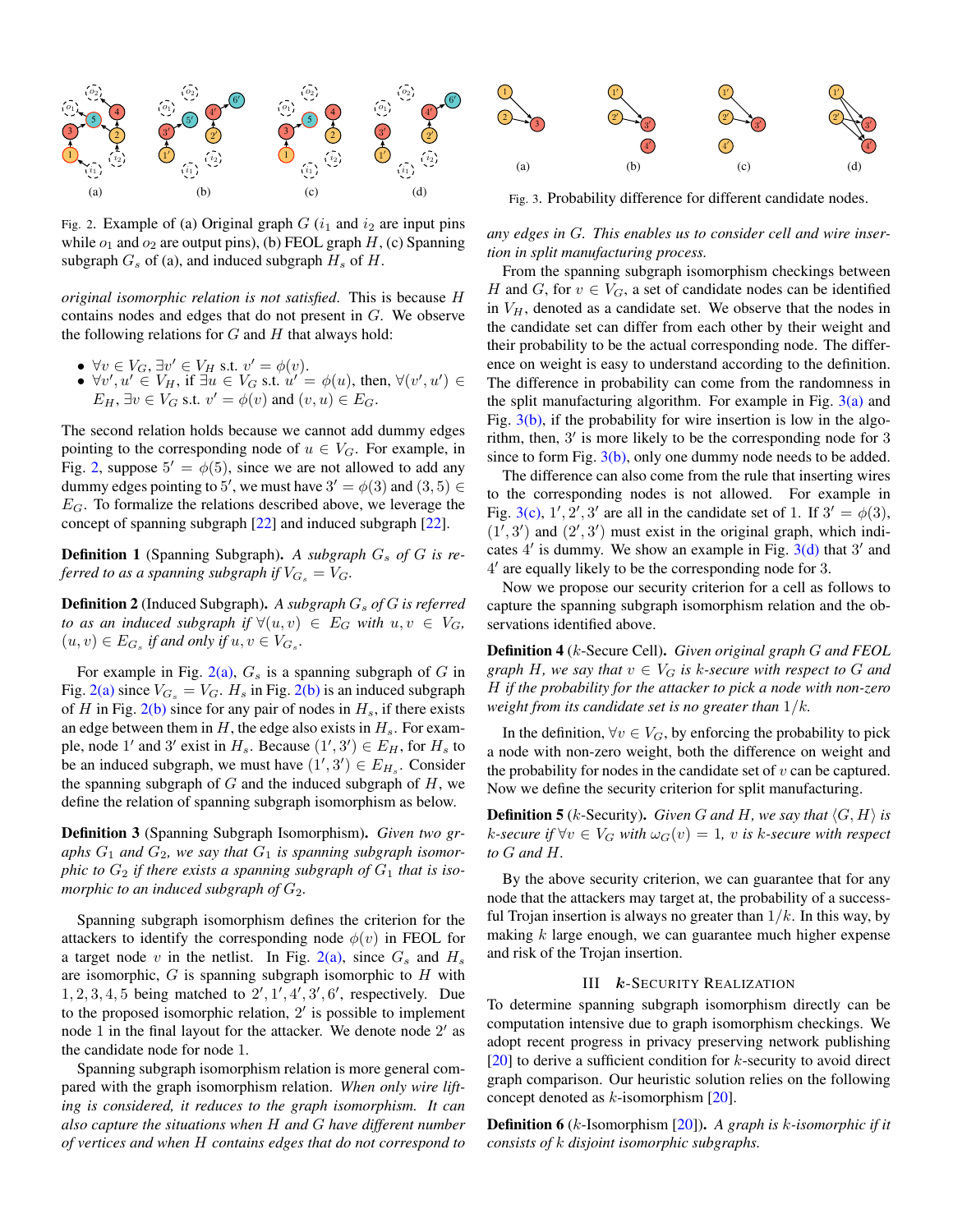<span id="page-3-3"></span>

Fig. 4. Example for Theorem [1:](#page-3-1)  $G$  is 2-secure with respect to  $H$ .

For example, the graph  $H$  of FEOL in Fig. [2\(b\)](#page-2-3) is 2-isomorphic with  $V_{H_{s,1}} = \{1', 3', 5'\}$  and  $V_{H_{s,2}} = \{2', 4', 6'\}$ . Specifically, we call nodes 1' and 2' in the same position of  $H_{s,1}$  and  $H_{s,2}$ . If node  $1'$  is the candidate node for node 1, then, we find that  $2'$ can also be a candidate node for 1. Moreover, their probability to be the actual corresponding node is also the same. Assume  $1' = \phi(1)$ , then, if  $\omega(2') = 0$ , 1 is 2-secure with respect to G and  $H$  in Fig. [2.](#page-2-1) Based on the observation, we have the following lemma for a k-isomorphic graph.

<span id="page-3-2"></span>**Lemma 1.** *Given G* and  $H = \{H_{s,0}, \ldots, H_{s,k-1}\}$ *, which is kisomorphic.*  $\forall v \in V_G$  *with*  $\omega_G(v) = 1$  *and*  $\phi(v) \in V_{H_{s,i}}$ *, where*  $i \in \{0, \ldots, k-1\}$ , if each  $u' \in V_{H_{s,j}} (j \neq i)$ , where  $u'$  and  $\phi(v)$ *are in the same position of*  $H_{s,j}$  *and*  $H_{s,i}$ *, respectively, satisfies*  $\omega_H(u') = 0$ , then, v is k-secure with respect to G and H.

Lemma [1](#page-3-2) formalizes the condition for  $v \in V_G$  to be k-secure. Because we only require the nodes with non-zero weight to be  $k$ -secure, we have the following theorem for  $k$ -security.

<span id="page-3-1"></span>**Theorem 1.** *Given G and H, assume*  $H = \{H_{s,0}, \ldots, H_{s,k}\},\$ *where*  ${H_{s,0}, \ldots, H_{s,k-1}}$  *are k-isomorphic. G is k-secure with respect to* H *if*  $\forall v \in V_G$  *with*  $\omega_G(v) = 1$ *, the following conditions are satisfied:*

- *1.*  $\phi(v) \in V_{H_{s,i}}$  *where*  $i \in \{0, \ldots, k-1\}.$
- 2.  $\omega_H(u') = 0, \forall u' \in V_{H_{s,j}}(j \in \{0,\ldots,k-1\}, j \neq i)$ , where  $u'$  and  $\phi(v)$  are in the same position of  $H_{s,j}$  and  $H_{s,i}$ , *respectively.*

We skip the formal proof due to the limit of space and use the example in Fig. [4](#page-3-3) to illustrate. In Fig.  $4(b)$ , H is composed of 3 subgraphs with  $H_{s,0}$  and  $H_{s,1}$  being isomorphic to each other. Nodes with non-zero weights like 3, 5, 6, 9 are either in  $H_{s,0}$  or in  $H_{s,1}$  while the weights of the nodes in the same position as them, i.e.  $D$ ,  $2$ ,  $7$ ,  $8$  are zero. Therefore, they are 2-secure with respect to  $G$  and  $H$  according to Lemma [1.](#page-3-2) Node 4 remains unprotected since its weight is zero. Therefore,  $G$  is 2-secure. By introducing weights for each node and  $H_{s,k}$ , our framework is flexible to protect an arbitrary subset of circuit nodes to balance the trade-off between security and the introduced overhead.

## <span id="page-3-0"></span>IV PRACTICAL FRAMEWORK FOR TROJAN PREVENTION

## A MILP-based FEOL Generation

To generate  $H = \{H_{s,0}, \ldots, H_{s,k}\}\$  from G, because dummy wire and node insertion is allowed, one trivial solution of  $H$  is to copy G for k − 1 times. *This indicates that* k*-security can always be achieved when insertion of dummy cells and wires is considered.*

TABLE I Notations used in the MILP formulation.

<span id="page-3-5"></span><span id="page-3-4"></span>

| $x_i$      | $x_i = 1$ if the <i>i</i> th node is selected                          |
|------------|------------------------------------------------------------------------|
| $x_{ij}$   | $x_{ij} = 1$ if the <i>i</i> th node is inserted to $H_{s, i}$         |
| $\omega_i$ | weight of the <i>i</i> th node                                         |
| $r_m$      | $r_m = 1$ if the mth edge needs to be lifted to BEOL                   |
| $d_i$      | $d_i = 1$ if a dummy node is inserted to $H_{s,i}$                     |
| $y_l$      | $y_l = 1$ if an edge can be added from <i>l</i> th location to current |
|            | location in $H_{s,0}, \ldots, H_{s,k-1}$                               |
| $y_{li}$   | $y_{lj} = 1$ if an edge can be added from lth location to current      |
|            | location in $H_{s,i}$                                                  |
| $z_l$      | $z_l = 1$ if an edge can be added from current location to lth         |
|            | location in $H_{s,0}, \ldots, H_{s,k-1}$                               |
| $z_{li}$   | $z_{lj} = 1$ if an edge can be added from current location to lth      |
|            | location in $H_{s,i}$                                                  |
| $IN_{ii}$  | set of starting locations of edges pointing to current location        |
|            | that can be added if <i>i</i> th node is added to $H_{s,i}$            |
| $OUT_{ii}$ | set of ending locations of edges pointing from current location        |
|            | that can be added if <i>i</i> th node is added to $H_{s,i}$            |
| $RES_i$    | set of edges connected to <i>i</i> th node from unadded node           |
|            |                                                                        |
|            | $-y_{21}$<br>$-$ <i>y</i> <sub>20</sub> +                              |

<span id="page-3-6"></span>

Fig. 5. Example of parameters in the MILP formulation.

To reduce the introduced overhead, we propose a novel MILPbased framework. The inputs to the framework includes the original circuit netlist and the selected nodes for protection. Based on Theorem [1,](#page-3-1) we anonymize all the selected nodes by adding them to  $H_{s,0}, \ldots, H_{s,k-1}$  iteratively. In each iteration, we select k nodes of the same label and add them to  $H_{s,0}, \ldots, H_{s,k-1}$ . We make sure that exactly one of  $k$  nodes has a non-zero weight to satisfy Theorem [1.](#page-3-1) We list the notations of the MILP formulation in TABLE [I](#page-3-5) and use the following example to illustrate the problem.

Example 1. *Consider the original graph* G *in Fig. [5.](#page-3-6) Assume nodes*  $0, 2, 6$  *and nodes*  $1, 5, 7$  *are already added to*  $H_{s,0}$  *and*  $H_{s,1}$ *respectively in the first three iterations. All the dotted lines in the figure denote the edges that need to be lifted if only these nodes are added. To choose a pair of nodes of same label with minimum cost to insert into*  $H_{s,0}$  *and*  $H_{s,1}$ *, we calculate the insertion cost for the remaining nodes with non-zero weight, i.e. nodes* 3 *and* 9*, by solving the MILP for each of them and picking the one with the smallest cost. For node* 9*, we get nodes* 8 *and* 4 *of the same cell type and also consider insertion of dummy node*  $d_0$  *and*  $d_1$ *to help anonymization. If we add node* 4 *to*  $H_{s,0}$ *, because edge*  $(0, 4)$  *exists in G, we have*  $IN_{40} = \{0\}$ *, which indicates that there is one edge, i.e.* (0, 4)*, pointing from the* 0*th location in*  $H_{s,0}$  *to the current location that can be added to*  $H_{s,0}$  *if node* 4 *is inserted. Similarly, we can determine* IN *and* OUT *for each node. Meanwhile, because* (4, 9) *is the only edge connecting node* 4 *to unadded nodes, we have*  $RES<sub>4</sub> = \{(4, 9)\}$ *. When node* 4 *is added, all the edges in* RES <sup>4</sup> *will need to be lifted to BEOL.*

Now, we introduce our MILP formulation for the problem as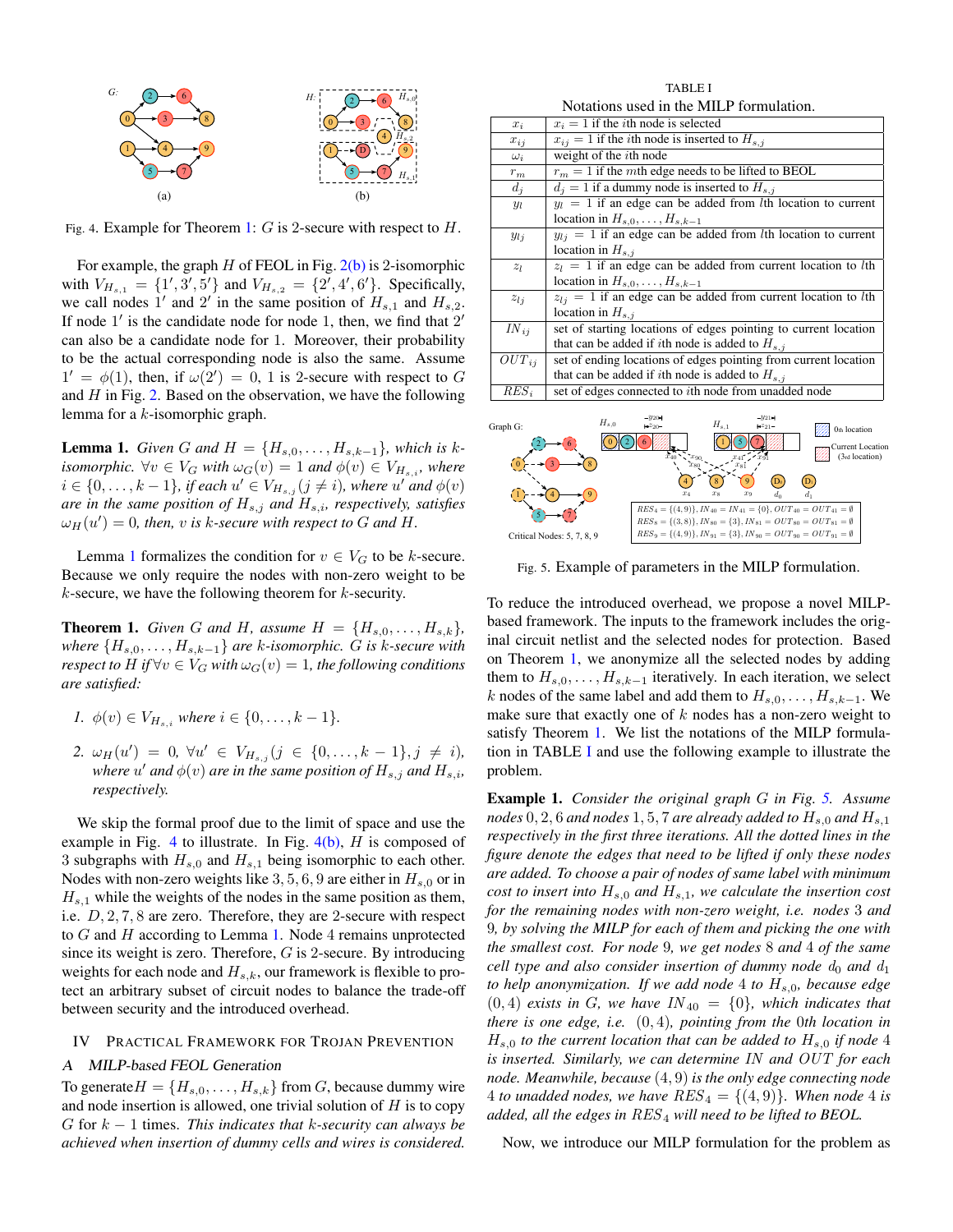shown in Formula [\(1\)](#page-4-1). The objective in Formula [\(1\)](#page-4-2) consists of the number of edges to be removed, the number of edges that can be added back and the area of the inserted dummy nodes, where A denotes the cell area.  $\alpha$ ,  $\beta$  and  $\gamma$  are user-defined parameters to balance the cell insertion with wire lifting. Constraint [\(1a\)](#page-4-3) guarantees that one node can at most be inserted into one of  $H_{s,0}, \ldots, H_{s,k-1}$ . Constraint [\(1b\)](#page-4-4) requires exactly one of the inserted nodes has weight 1. Constraints  $(1c)$  and  $(1d)$  indicate the condition when one edge can be added back to all subgraphs. The reason that  $d_i$  only exists in constraint [\(1c\)](#page-4-5) is that we only allow inserting wires pointing to dummy nodes. To guarantee isomorphism for all the subgraphs,  $y_l$  equals to 1 only when the edges can be added in each subgraph, i.e.  $y_{ij} = 1, \forall j \in \{0, \ldots, k-1\}.$ Constraint [\(1e\)](#page-4-1) indicates the condition when one edge needs to be lifted. While all the variables should be integers, by constraining  $x_{ij}$  and  $d_i$  to be integers, we find relaxing the rest variables to be continuous does not change the optimal solution, and also achieves much better efficiency.

<span id="page-4-2"></span>
$$
\min_{x,d} \alpha \sum_l r_l - \beta k \sum_l (y_l + z_l) + \gamma A \sum_j d_j \tag{1}
$$

$$
\text{s.t. } \sum_{j=1}^{k} x_{ij} = x_i, \qquad \qquad \forall i; \qquad \text{(1a)}
$$

$$
\sum_{i} x_i w_i = 1; \tag{1b}
$$

$$
y_l \le y_{lj}, \qquad y_{lj} \le \sum_{i,l \in IN_{ij}} x_{ij} + d_j, \qquad \forall j,l; \quad (1c)
$$

$$
z_l \le z_{lj}, \qquad z_{lj} \le \sum_{i,l \in OUT_{ij}} x_{ij}, \qquad \forall j,l; \quad (1d)
$$

$$
r_l \ge x_i, \qquad \text{if } r_l \in RES_i, \qquad \qquad \forall i, l. \qquad (1e)
$$

Besides the constraints above, we also set a hard constraint for the number of lifted wires. This is because the total number of vias through a certain layer is usually fixed, which limits the number of wires to be lifted. In the iterative process of generating FEOL, when we find such constraint is violated, we will increase the cost of wire lifting in the MILP formulation by increasing  $\alpha$ and  $\beta$ , and run the iterative process again.

### B k-Secure Layout Refinement

After the first two steps, cells and connections in FEOL layers H are determined such that  $\langle G, H \rangle$  is k-secure. To guarantee security while reduce overhead in the physical synthesis stage, we propose a *k*-secure layout refinement technique.

In the placement stage, because existing methods usually target at minimizing the total wirelength, cells with actual connections tend to be placed close to each other. This makes it possible for the attackers to recover the connections in BEOL layers based on the physical proximity information [\[17\]](#page-5-7). Existing method [\[16\]](#page-5-8) chooses to ignore the lifted wires in placement stage to guarantee security but suffers from large overhead. This is because many cells are left floating in FEOL layers after wire lifting, which makes the distance between the cells that are connected in BEOL layers highly unoptimized. We propose to insert virtual nets to connect a node  $v$  that is selected for protection and its candidate nodes with all the adjacent nodes of  $v$ . The inserted virtual



<span id="page-4-7"></span>Fig. 6. Comparison with  $[16]$ : (a) overall framework (dotted line indicates unrealizable); (b) layout refinement method.

nets not only guarantee security, but also make sure a node is still placed close to its neighbors. As we will show in Section  $V$ , the layout refinement technique allows for 49.6% overhead reduction compared with [\[16\]](#page-5-8).

#### <span id="page-4-8"></span>V EXPERIMENTAL RESULTS

#### <span id="page-4-0"></span>A Experimental Setup

<span id="page-4-6"></span><span id="page-4-5"></span><span id="page-4-4"></span><span id="page-4-3"></span>In this section, we report on our experiments to demonstrate the effectiveness of the proposed split manufacturing framework. The input to our framework is a gate-level netlist and the nodes to protect. To select the nodes for protection, we follow the Trojan insertion methods used by TrustHub [\[23\]](#page-5-14). We first calculate the signal probability, logic switching probability and observability for each circuit node, and then, select the nodes with rare circuit events by comparing with a certain threshold. We modify the threshold to change the portion of nodes for protection. The benchmarks consist of six test cases from ISCAS benchmarks [\[24\]](#page-5-15) and two functional units (Shifter and Multiplier) from OpenSPARC T1 processor. FEOL layers consist of all the cells and lower metal layers up to metal 3, and BEOL layers consist of metal 4 and above. We implement our framework in C++ and conduct physical synthesis using Cadence Encounter [\[25\]](#page-5-16). We run the experiments on an eight-core 3.40 GHz Linux server with 32 GB RAM.

### <span id="page-4-1"></span>B Comparison with State-of-the-Art

We first compare the proposed framework with [\[16\]](#page-5-8) that only considers wire lifting. The original program is modified for our security criterion. We compare the change of overhead with the increase of the required security level. Small benchmark c432 with 20% selected nodes is chosen due to runtime limit of the previous algorithm. As we show in Fig.  $6(a)$ , 12-security cannot be realized with the previous method, while our method guarantees to achieve all security levels. Meanwhile, to achieve 10-security, our methods can achieve on average 59.1% wirelength reduction with less than 4% area increase. Then, as in TABLE  $II$ , we compare the efficiency of the two frameworks. To achieve 10-security, our methods achieve on average more than  $290 \times$  speedup in small circuits. For large circuits, the previous method cannot finish within  $10^5$ s while our framework can finish within 300s. The performance of our framework can be further boosted by circuit graph partitioning. We leverage widely adopted partition algorithm Metis [\[26\]](#page-5-18) to minimize the wires across different partitions. For benchmark Shifter, by partitioning the circuit graph into 2 subgraphs and applying our framework to each subgraph, the runtime can be